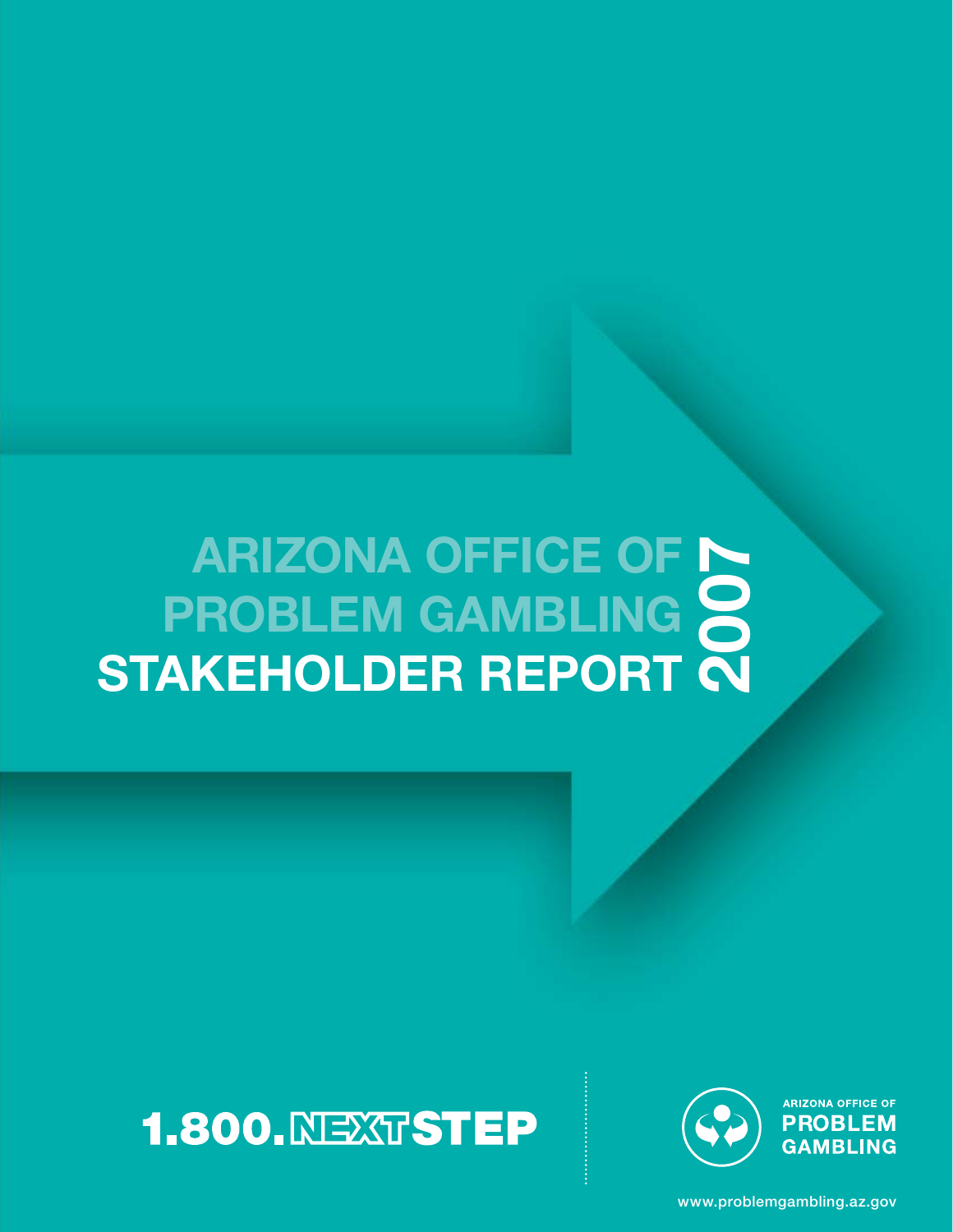### **DIRECTOR'S MESSAGE**

This report is intended to give you an overview of the work the Arizona Office of Problem Gambling has been engaged in over the past year.

We are encouraged to see that more people are learning of, and participating in, treatment. It is gratifying to witness so many behavioral health providers decide to obtain training to treat problem gamblers and provide many new locations for clients to receive that treatment. The testimonials of people who have participated in treatment in Arizona indicate a high level of satisfaction. Representative samples of those testimonials are printed in this report.

The youth gambling symposium held in March drew rave reviews and we look forward to having problem gambling events such as this each year to highlight Problem Gambling Awareness Week. Save the date of March 3, 2008 for our next problem gambling symposium. Soon we'll post the entire 2008 training schedule on our website. Anyone interested in learning about the issues surrounding problem gambling is invited to register for any of these events.

Our partnerships with the casinos, the Lottery, the Arizona Department of Health Services, the Department of Racing, the Arizona Criminal Justice Commission, behavioral health organizations,

counselors, Gambler's Anonymous and others are of great value to us. We appreciate their assistance in getting the message out that there is help and hope for problem gamblers and those affected by another's gambling problem. We continue to reach out to other organizations to partner in prevention, education and treatment issues related to problem gambling. The media has demonstrated sustained interest in this issue, and we plan to build on that.

The casino self exclusion program continues to be an important tool in helping people who want to address the problems gambling is creating in their life. As you'll see in this report, we have also made enhancements to our help line — 1-800-NEXT-STEP.

The assistance of our stakeholders in creating a strategic plan for our office continues to inform our direction. We thank you for your continued willingness to share your expertise and allow us to help you in your efforts to address the public health issue of problem gambling.

Sincerely,

Rick Pyper Director, Arizona Office of Problem Gambling

### **SELF EXCLUSION FROM CASINOS**

As of September 30, 2007, 1000 men and 820 women are on the list of those who have voluntarily excluded themselves from Arizona's casinos. These individuals have signed an agreement that if they enter an Arizona casino during the period of their self-exclusion they can be cited for trespassing and will forfeit any winnings they receive. The following chart shows the number and percentage of those who chose the various self exclusion durations. While the total number of people on the self exclusion list has increased by 22% compared to this time last year, the gender and duration percentages have remained virtually unchanged.



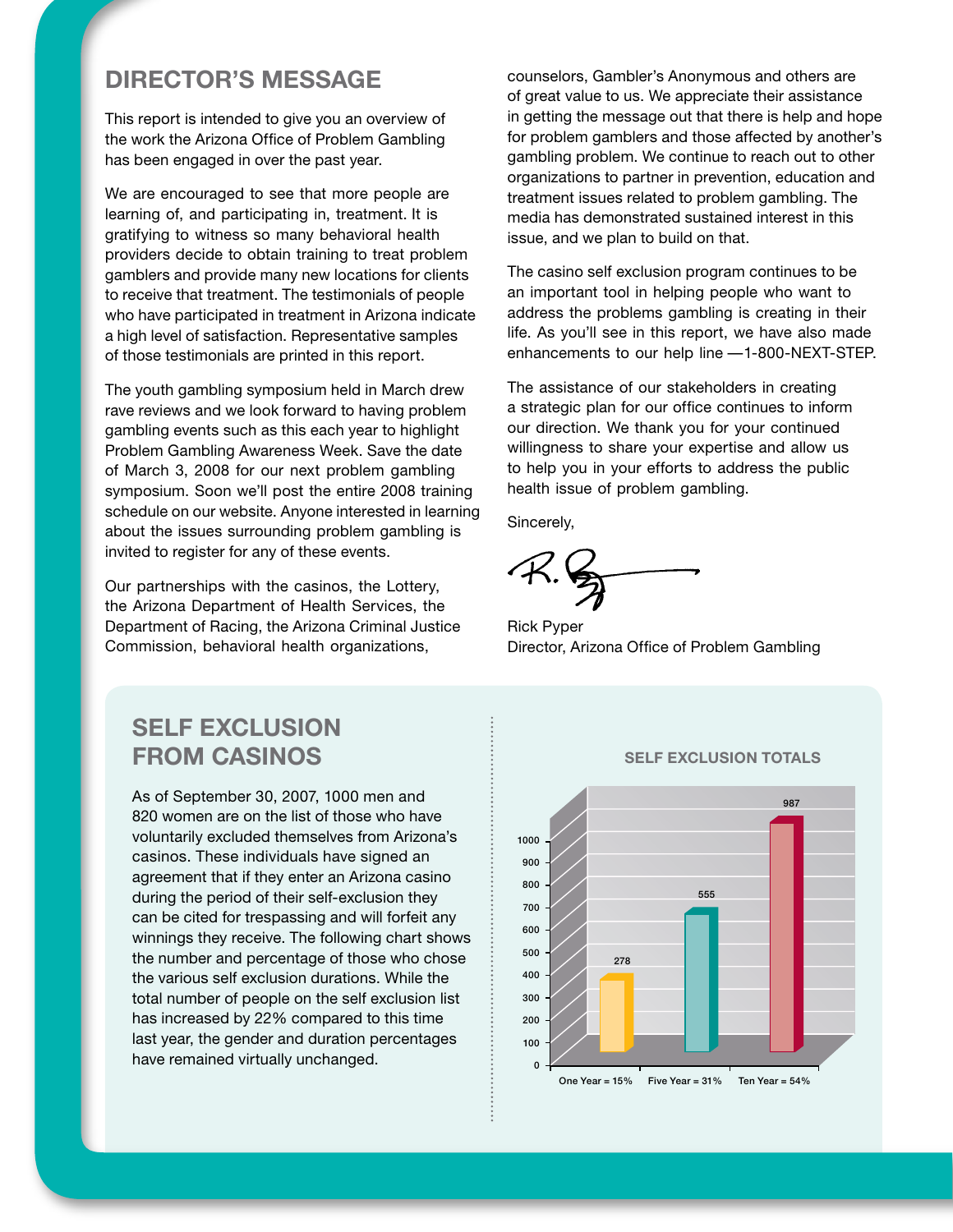### **WORKFORCE DEVELOPMENT**

The Office provided 132 hours of basic and advanced training to behavioral health counselors during FY 2007, up from 72 hours in the previous fiscal year. Training events were very well received — 92% of the 149 different participants reported they were either "Very Satisfied" (64%) or "Satisfied" (28%) with the training. The Office of Problem Gambling also sponsored or participated in professional conferences for social workers, substance abuse counselors and marriage and family therapists.

While the Office invites all licensed behavioral health counselors in the State to attend our training events, we placed special emphasis this year on recruiting counselors from underserved areas in the state. We partnered with Flagstaff Medical Center to present training on general problem gambling knowledge to 19 participants, including social workers, marriage and family therapists, substance abuse counselors, professional counselors and a psychologist. They came from Tuba City, Sedona, Prescott, Tucson, Scottsdale, Phoenix and Flagstaff. As part of our outreach, we offer scholarships to rural behavioral health professionals who attend trainings in Pima and Maricopa Counties.

### **WEBSITE**

The Office website (www.problemgambling.az.gov) continues to be a valuable resource for staff, contract providers, problem gamblers and those affected by problem gambling, Tribal Gaming Offices, media and the general public. The website contains information about problem gambling, press releases, contracting processes and treatment provider information. In FY 2007, 1,379 visitors viewed the site.

A new feature of the website allows users to find contracted treatment providers by county statewide or by region within the Phoenix metropolitan area. Another improvement is a youth-focused section providing warning signs, general information and tips for parents and others concerned about youth gambling involvement. Planned future improvements include the creation of a media section to access press releases, Office interviews with media and timely information on problem gambling-related issues.

### **HELP LINE ENHANCEMENTS**

#### *CALLERS RECEIVE "WARM TRANSFERS" IN FY 2007*

When people seek help by calling 1-800-NEXT-STEP, they may never be more ready to make contact with a problem gambling treatment counselor than they are at that moment. Starting July 1, 2006, help line specialists began asking callers if they would like to be directly transferred to a treatment provider. The help line specialist remains on the line to support the caller until contact is made with the treatment provider. In the first year of this new service, 201 people participated in this "warm transfer." The service is designed to increase the likelihood that the caller will participate in problem gambling treatment services.

#### *TEST CALLS INCREASE QUALITY OF SERVICES*

To help ensure the quality of our help line services, the Office has hired the Behavior Research Center (BRC), a local Phoenix agency, to conduct test calls each month. The Office trains callers at BRC in problem gambling and creates caller profiles, including from where in the state the call is to come. BRC reports on the call to the Office within 24 hours. Since inception, BRC has made dozens of such test calls. This quality assurance process has affirmed our belief that callers receive correct information and compassionate service when reaching out for help.

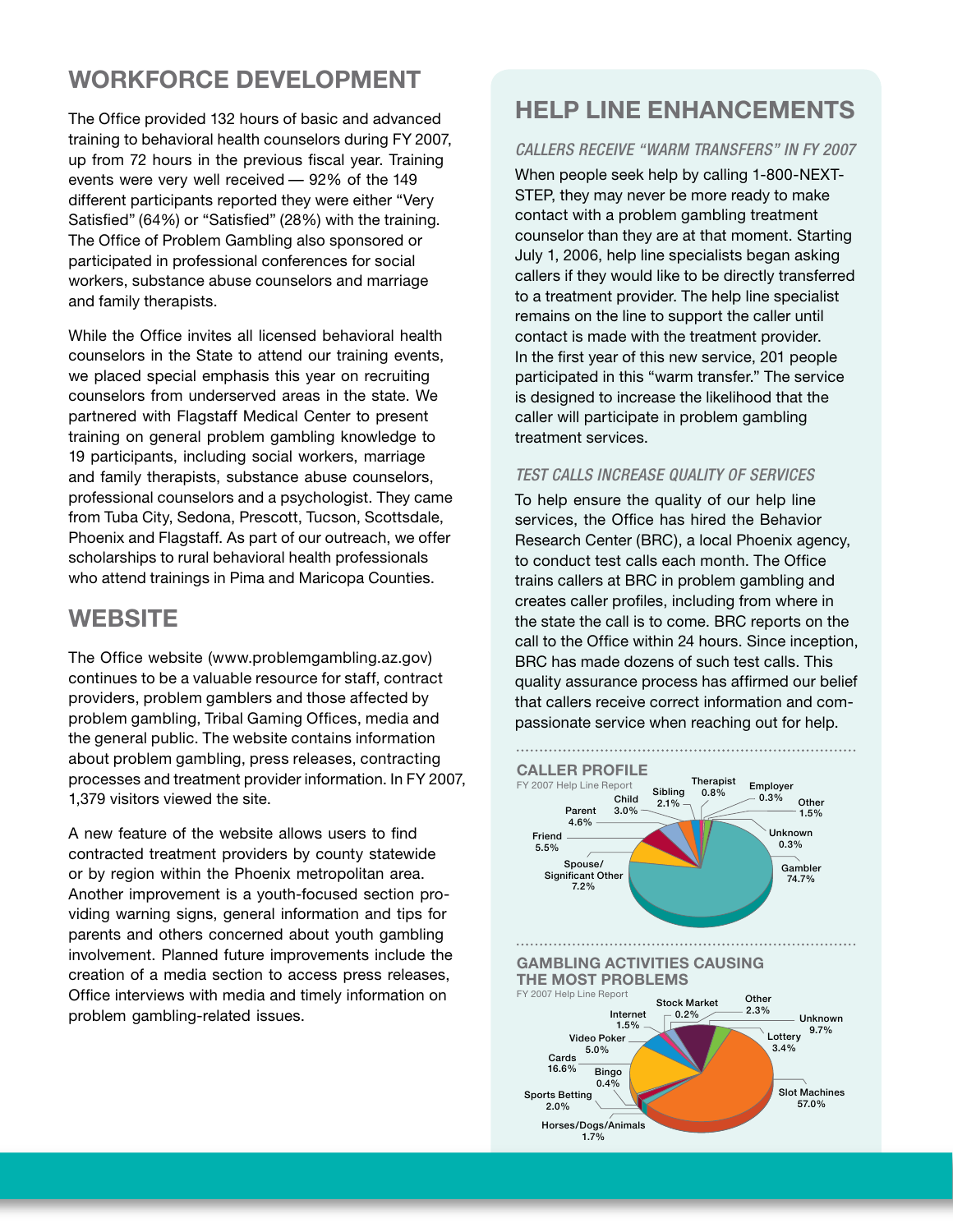### **RESPONSIBLE GAMBLING: ARIZONA CASINOS AND THE ARIZONA LOTTERY CONTINUE TO STEP UP**

For the second year in a row, casinos were the number one place those who called 1-800-NEXT-STEP said they got the help line number. The commitment by tribal casinos to promote education and awareness regarding problem and underage gambling and related issues among employees, patrons and their communities continues to grow. Posting help line information on websites and taglines of advertising is the most notable area of increase in participation over the last year. Some websites now have responsible gambling information on every page. One casino places our "What is Problem Gambling" brochure in every hotel room.

The Arizona Lottery has added an entire section on "Help for Problem Gamblers" to their *Guide to All Games* brochure and has increased their responsible gambling message during times of intense interest in Lottery games when jackpots are high. Screens at over 2500 Lottery vendor sites continue to display the help line as one of the rotating slides.

### **OUTREACH EFFORTS INCLUDE NEW EVENTS**

The Office expanded its education outreach efforts to the following venues this past year:

- Women's Expo: attended by over 18,000 women 25-54 over a two day period
- 27th Arizona Indian Town Hall: the Office received a special invitation to attend this event
- 34th Annual Arizona Rural Health Conference: the Office staffed a booth and made a poster presentation
- Cinco de Mayo Phoenix Festival 2007: Spanish-speaking Gamblers Anonymous members assisted with this two-day event
- Arizona Adolescent Health Coalition: the Office had a poster presentation
- National Indian Gaming Association Annual Conference: the Office gave a responsible gambling presentation
- Hispanic Women's Conference: the Office distributed hundreds of brochures in English and Spanish

### **NATIONAL INTEREST IN ARIZONA YOUTH GAMBLING**

To kick off National Problem Gambling Awareness Week in 2007, the Office of Problem Gambling presented a symposium on Arizona youth gambling. Nearly one hundred people attended the one-day event held in Phoenix. International expert Dr. Jeff Derevensky of McGill University headlined the symposium and many break-out sessions on related issues were available as well.

During the past year, various states invited the Office of Problem Gambling to present the results of the 2006 Arizona Youth Survey. Representatives of the Office addressed this topic at problem gambling conferences in New Mexico, Missouri, Nevada, Washington and in Arizona at the Adolescent Health Coalition Conference and at this year's Arizona Indian Town Hall.



Frequent Gamblers = gambling at least once a month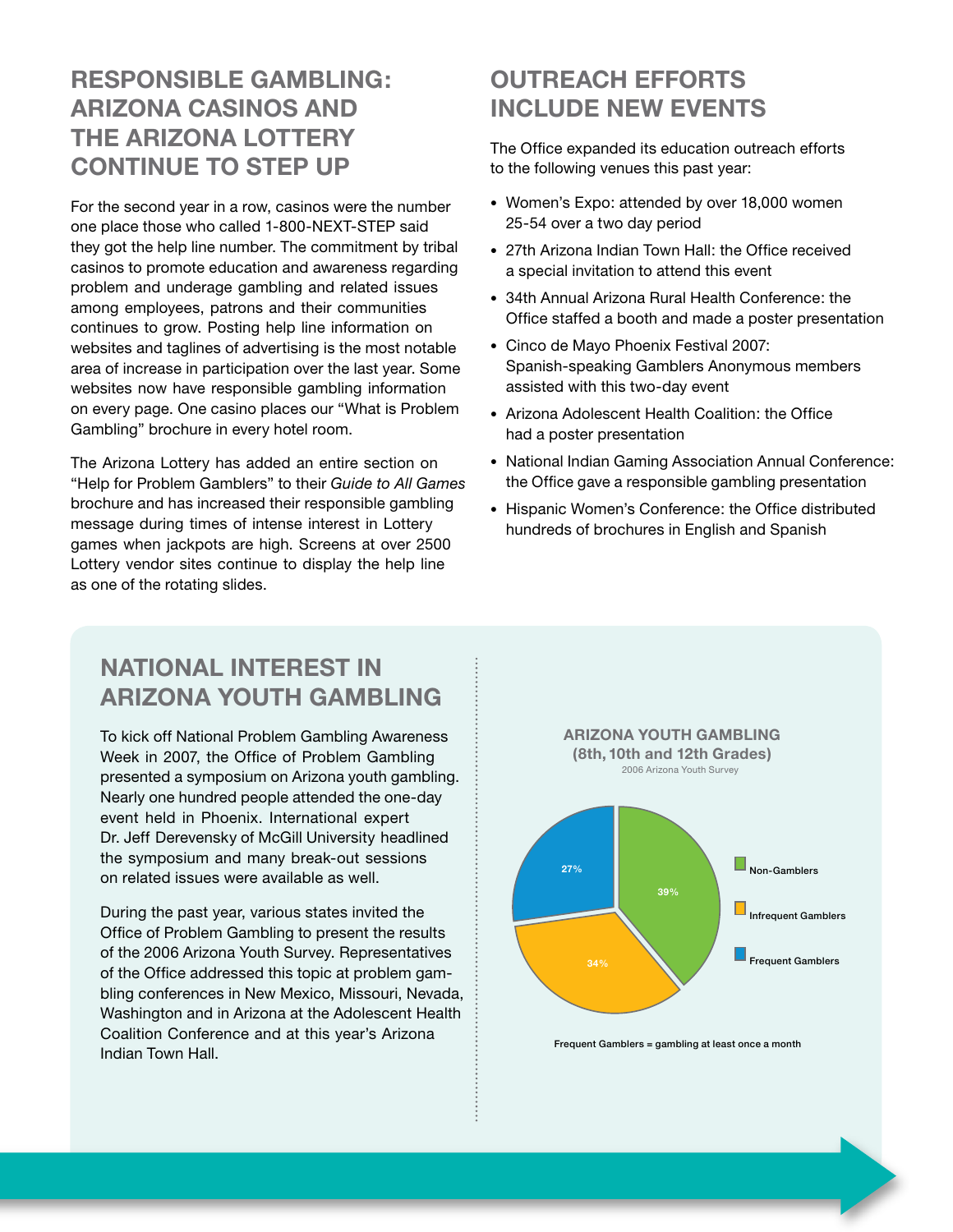

treatment locations as of Oct 1, 2007

up from eight providers in November 2006. Of particular note has been the increased number of treatment resources in the Tucson/Pima County area, where the number of contracts has grown from two in November 2006 to nine in October 2007.

Along with steady growth in the number and location of treatment providers, the number of problem gamblers and those affected by problem gambling seeking treatment also continues to rise. Not surprisingly, the number of service hours delivered also shows dramatic increases.

> **NUMBER OF PERSONS RECEIVING OUTPATIENT PROBLEM GAMBLING TREATMENT**



**TREATMENT**

As a result of a continued focus on workforce development, the Office has been pleased to enter into contracts with 22 providers of outpatient problem gambling services as of October 2007 – In response to the tremendous growth of contracted providers, service hours being performed and number of persons seeking treatment, the Office is in the process of revamping our data collection and analysis process. Once the transition to the new system is complete, the Office will be in a position to base funding on performance and outcome measures achieved by our contracted providers. This will provide additional levels of accountability and assurance that the Office is serving Arizona with effective, efficient and high quality services.

### **TESTIMONIALS**

The following comments were received by the Office in client satisfaction surveys:

- "I was such a mess with all of the financial problems I had related to gambling. The seizures, insurance companies and disability problems. Being here, participating in individual session and groups, has help me make a positive life change. I know that those in the group will be there for me. My experience is a life improvement."
- "I was always treated with respect and care. This is a wonderful program to gain back my life and continue abstaining from gambling. Thank you."
- "Overall a very positive experience gave me perspective on how pervasive gambling is in our lives and how dangerous it can be to the family unit, as well as the community. Through this counseling, I've been able to hone in and focus on solving the problem through positive self talk and individual responsibility."
- "This program saved my life."